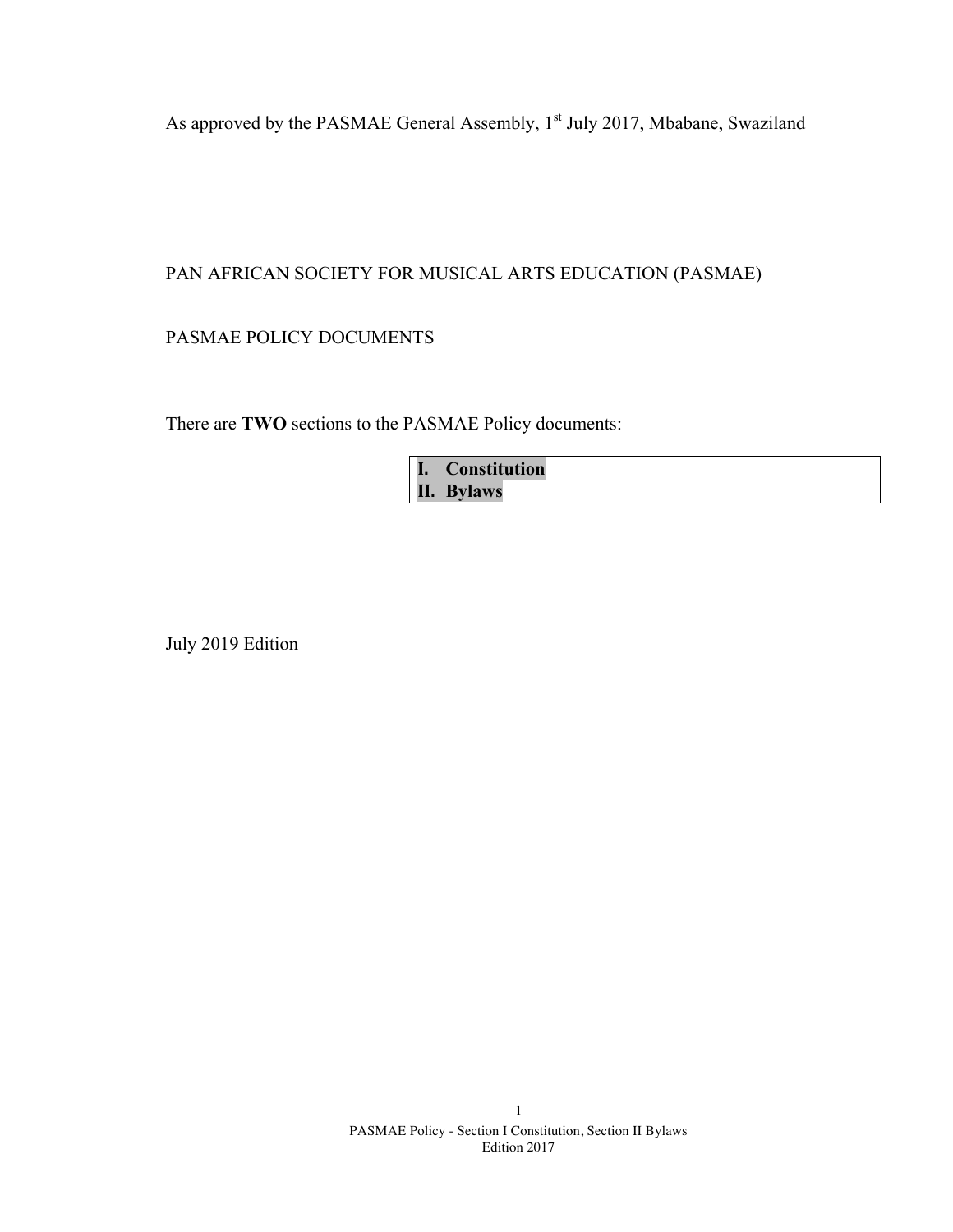# **TABLE OF CONTENTS**

# **INTRODUCTION**

**I. CONSTITUTION II. BYLAWS**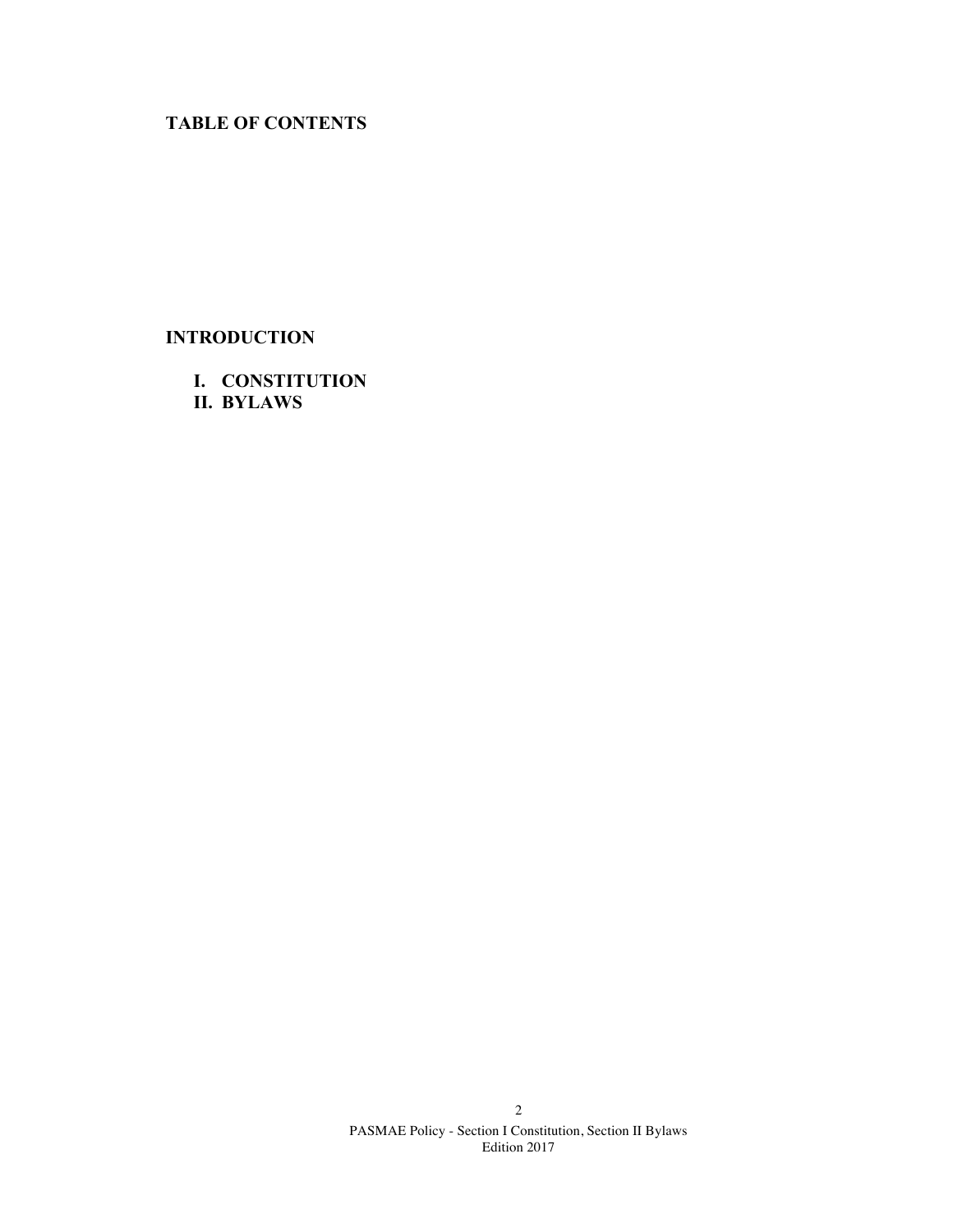### **INTRODUCTION**

### **Background**

The Pan African Society for Musical Arts Education (PASMAE) was initially founded as PASME, the Pan African Society for Music Education, in Zimbabwe in August 2000, with Caroline van Niekerk as the first PASME President. The first edition of the newly named PASMAE Constitution and Bylaws was approved at the conference in Lusaka, Zambia, from 21-25 August 2001, where Van Niekerk stepped down after her term of office as President, but was re-elected as Secretary General, for the period until the next conference in Kenya in July 2003. Meki Nzewi was elected as President in 2001. The second Constitution and Bylaws were subsequently approved at the General Assembly in Kisumu in 2003.

## **PASMAE Constitutional Review 2016**

The 2017 edition of the PASMAE Constitution and Bylaws incorporates changes in policy and has been prepared by a Constitutional Review Committee consisting of Judy Thönell (Chair), Caroline van Niekerk, Marcus Desando with PASMAE President Benon Kigozi (ex officio).

The 2019 edition of the PASMAE Constitution and Bylaws incorporates changes in policy, as approved at the General Assembly on  $4<sup>th</sup>$  July 2019 to the following items:

**Article VII – Executive Committee (Exco) Bylaw III – Officers**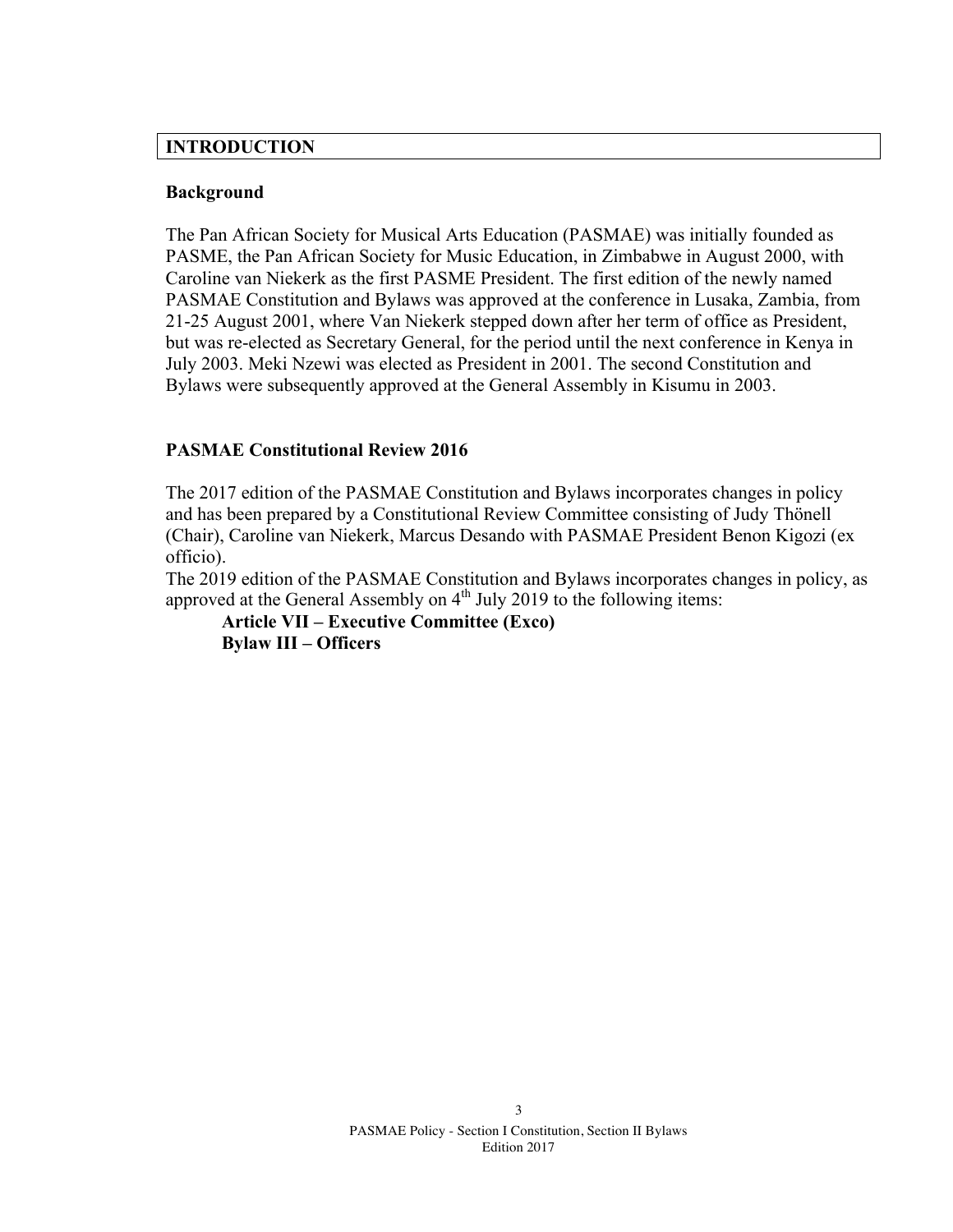## **I CONSTITUTION**

## *As approved by the PASMAE General Assembly, 1st July 2017, Mbabane, Swaziland, with amendments approved by the PASMAE General Assembly, 4th July 2019.*

### **Article I – Name**

The official name of this Society shall be the Pan African Society for Musical Arts Education, to be abbreviated as PASMAE, and referred to in the Constitution as "PASMAE" or "the Society".

### **Article II – Nature and Purpose of the Society**

PASMAE will concern itself with the promotion of Musical Arts Education throughout Africa. It is constituted as an autonomous society that operates on a nonprofit basis and is the representative arm of Africa in ISME.

The purpose of the Society is to foster music and arts in the education of people of all ages throughout Africa; to enable all such people to enjoy music and to take part freely in community music activities; to provide a forum for discussion, debate and advocacy of musical arts education related matters, and to assist music educators in the preservation, promotion and teaching/learning of the music cultures of human society while developing creative and competent musicians for the contemporary world.

### **Article III – Objectives of the Society**

The objectives of the Society shall be to facilitate and promote Musical Arts Education in Africa through:

- 1. advancing the research, study and understanding of African music
- 2. informing the governments of African countries on the values of Musical Arts Education for
	- a. the conservation as well as modern advancement of the cultural heritages of African peoples and societies
	- b. the enhancement of the cultural integrity and human pride of African peoples and societies
	- c. the positive representation and presentation of African human genius and mental civilisations
	- d. the excitation and overall stimulation of creativity
	- e. the mental stability and physical health of the individual
- 3. assisting music educators in Africa in advocacy efforts, the preservation and teaching and practice of knowledge of the music cultures of African societies which will enable inter-cultural respect, understanding and cooperation
- 4. guiding and facilitating the teaching and learning of the music of other cultures of the world in Africa for overall world, human understanding and cultural respect
- 5. encouraging and supporting the development and production of appropriate materials for lifelong Musical Arts Education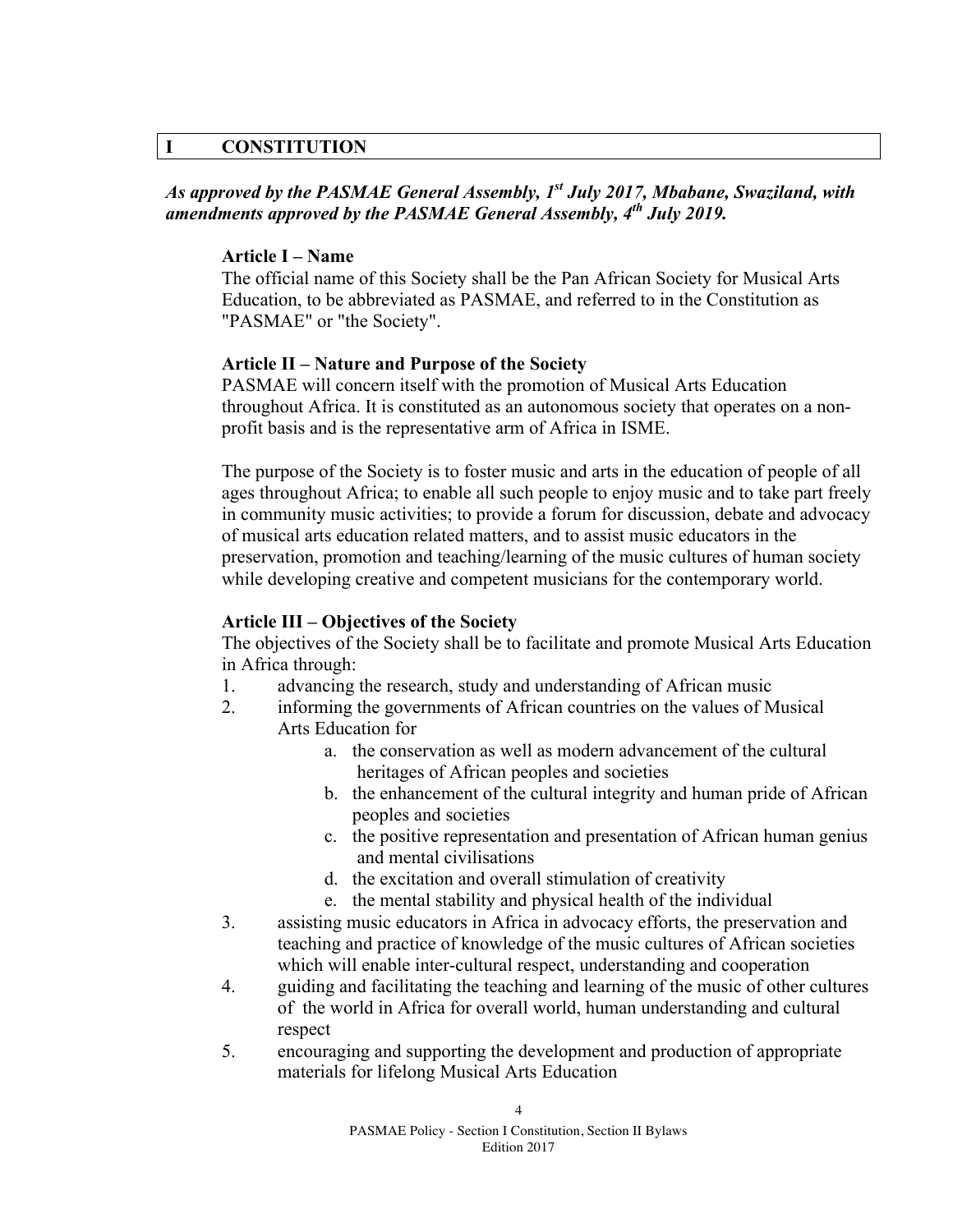- 6. developing, advising and assisting creative artists who will be capable of promoting knowledge about the content, practice and meaning of African Musical Arts
- 7. encouraging the sharing of knowledge and experiences relative to Musical Arts Education in Africa with the rest of the world.

In order to realise these objectives the Society shall, through the Executive Committee (Exco):

- 1. oversee regular and special conferences (African and sub-regional)
- 2. issue such publications (hard copy and/or electronic copies) as may be deemed necessary
- 3. legally deposit publications referred to in 2. in the country of publication, issued with ISBN/ISSN numbers and distributed (in hard or electronic copy) as widely as possible for publicity purposes
- 4. establish, or recommend to the General Assembly the establishment of, Commissions, Councils, Committees and/or the appointment of functionaries as appropriate for carrying out the work of the Society
- 5. authorise such other activities as may be appropriate to achieve the purpose of the Society
- 6. act on behalf of the Society on all matters of relating with governments, other organisations, institutions and persons.

## **Article IV – Powers of the Society**

PASMAE derives its authority from its membership, which empowers the Society to act on their behalf in advocacy, coordinating and advisory roles in matters concerning Musical Arts Education and its practice in Africa. It is furthermore bolstered by its status as an ISME affiliate, and in turn by ISME's position relative to the IMC (International Music Council) and UNESCO. The Society is empowered by its members to raise funds and enter into transactions in pursuit of its objectives (see above). However, members or office bearers have no rights to assets of the Society and shall not incur any liability beyond the payment of annual membership fees.

The Society shall:

- exist in its own right, separately from its members
- be able to own property and other possessions
- be able to sue and be sued in its own name.

The Society shall canvass the recognition and support of African and world bodies such as the African Union, UNESCO through the IMC and ISME in the execution of its objectives. Individual African governments will also be approached to give encouragement to the formation of national music education associations where none currently exist, or to support the affiliation of any such society, as the case may be, with PASMAE, for the mutual benefits imperative.

PASMAE shall seek to obtain recognition from the AU (African Union) and through it from all African governments for the purposes of influencing continentally matters relating to effective and meaningful Musical Arts Education in Africa.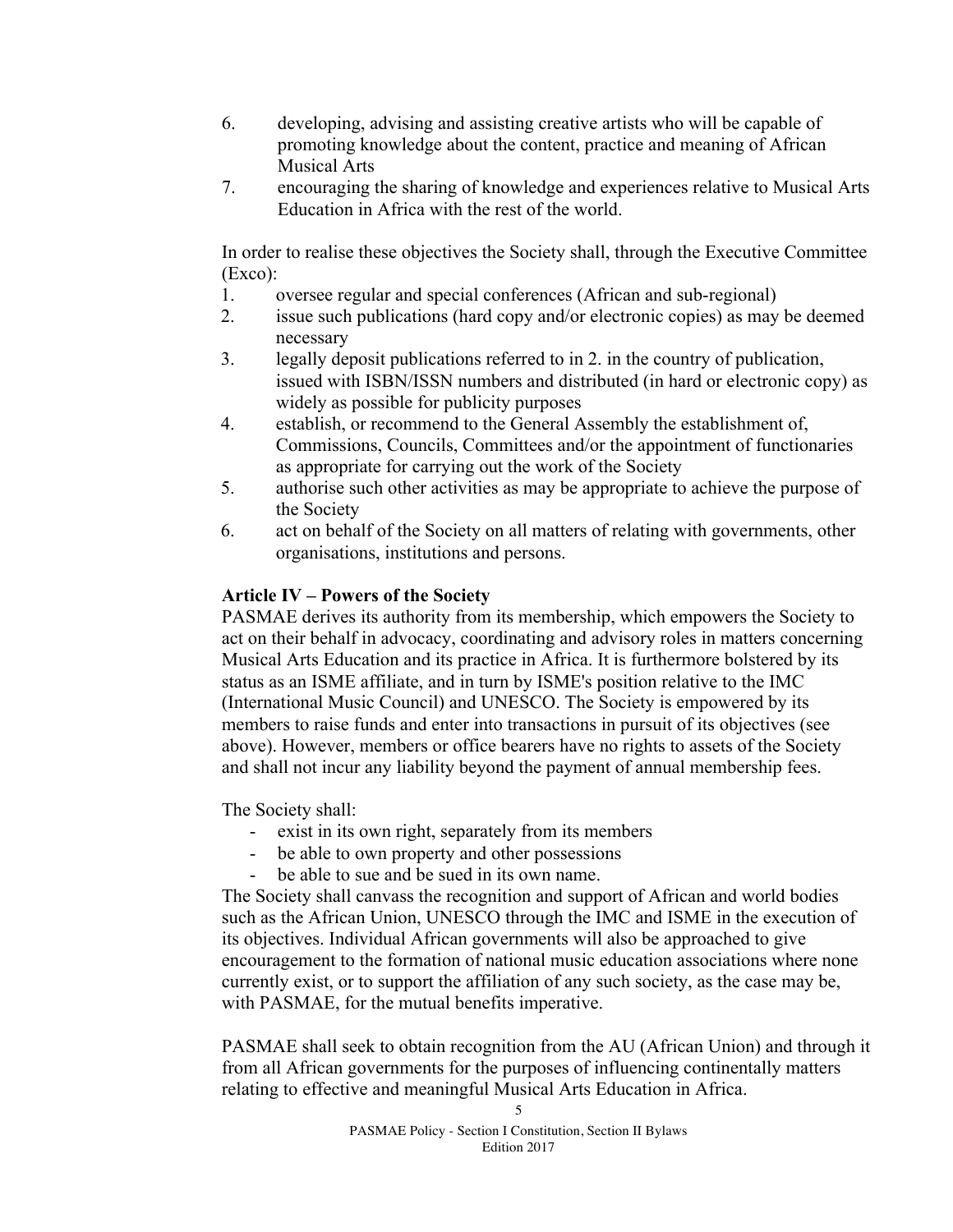The Society shall include its General Assemblies and election procedures, its Exco and functionaries appointed by Exco, its Advisory Committee and its national representatives and affiliated national bodies. The Society continues to exist as its membership changes and the office bearers change or are replaced.

#### **Article V – Membership**

Membership of the Society shall be open to all categories of persons engaged in African Musical Arts Education, its research, promotion and dissemination in Africa and elsewhere, irrespective of age, sex, race, religion, language or nationality. Only paid-up members shall be regarded as, and be able to claim to be, official members of the Society**.**

The Exco shall propose appropriate categories and conditions of membership for the Society. Such categories shall be approved by the General Assembly.

### **Article VI – Honorary President and Honorary Life Members**

Where there is a suitable individual deserving of such a position, he or she may be proposed unanimously by the Exco, and then be ratified at the General Assembly. An Honorary President shall have full voting rights and be permitted to attend Exco meetings if he or she so wishes. Deserving individuals can also be nominated to be Honorary Life Members.

### **Article VII – Executive Committee (Exco)**

The Exco shall be the legal representative of the Society, responsible to the General Assembly. Exco shall hold and administer all property, funds and affairs of the Society. In electing Exco, issues of efficiency, accessibility and geographic spread should be taken into account. Provisions for the regulation of the internal affairs of the Society, including finances and the administration thereof, shall be specified in the Bylaws of the Society.

To be eligible for nomination to the Exco, a person must have been a paid up member for a minimum of two years, attended at least two PASMAE or ISME conferences within the past four years and ideally, but not necessarily, served as a PASMAE sub-committee member and in such capacity have contributed harmoniously, collaboratively and effectively to that sub-committee.

The Exco shall comprise the:

Honorary President (should he or she wish to attend Exco meetings) President, who shall be the Chairperson of the Exco Past President President Elect Additional Vice Presidents, who shall be geographically dispersed. (There should be a minimum of three and a maximum of five (for southern, eastern, western, central and northern Africa.)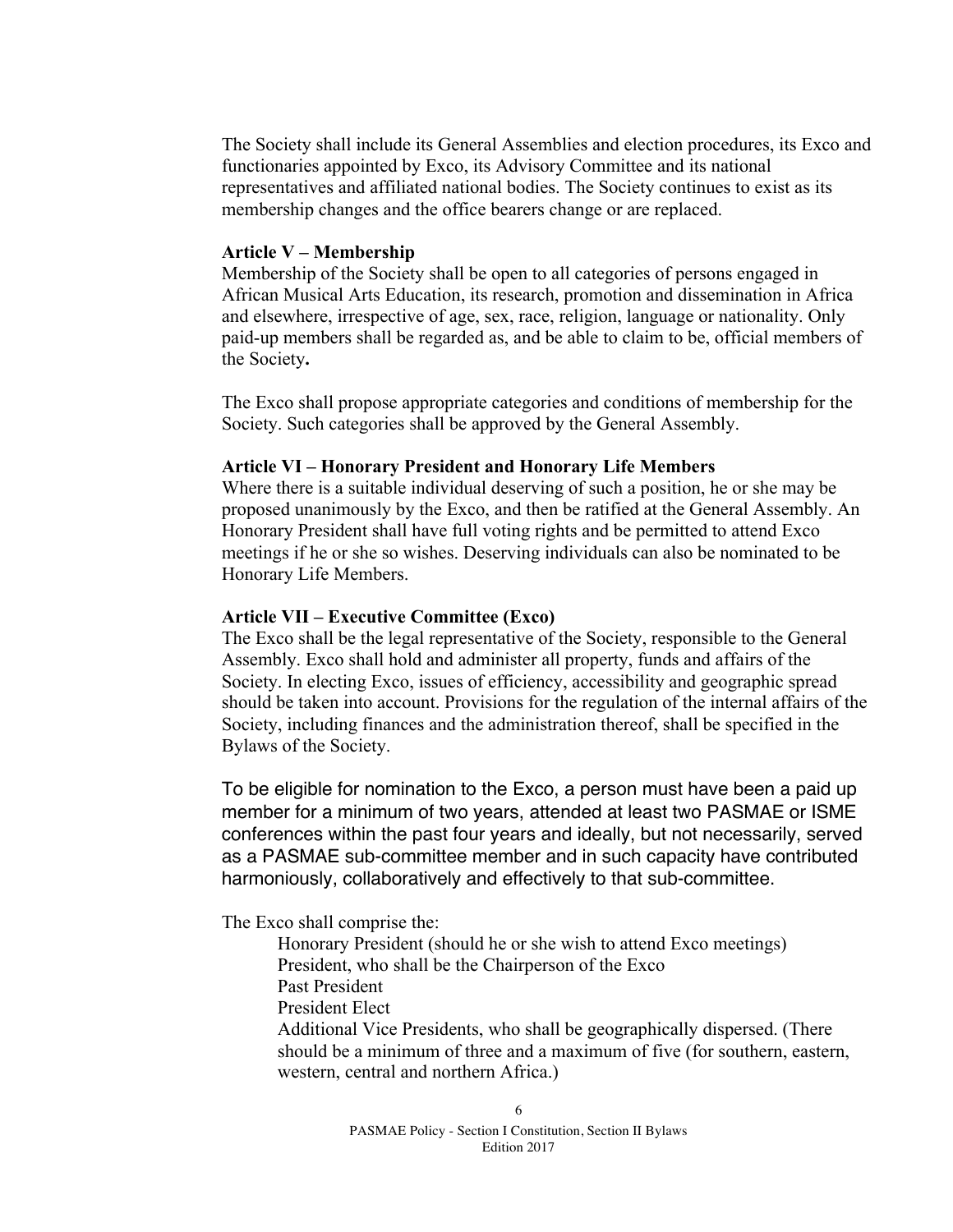Regional Vice Presidents administer regional activities of the Society; they promote membership and interest in and activities of the Society at the regional level; represent the members of the region at Executive meetings; and shall perform other duties as are necessary and proper to the conduct of the office, or which the Executive may from time to time direct with the guidance of the President. A Regional Vice President prepares and submits a written report to the Society President prior to all Executive Meetings regarding activities for his/her Region.

#### **Secretary General/Treasurer**

With the exception of the Secretary General/Treasurer, all officers are elected to their positions for a two-year term by secret ballot on the occasion of a General Assembly of the Society. The President Elect automatically joins the Executive Committee for two years, then becomes the President for the next two years. At the end of the two years as President he/she becomes Past President, in order to ensure continuity and offer mentoring to the incoming President and new Exco members. Neither the President Elect, President nor Past President, serving together on the Exco, should be of the same African nationality.

The Secretary General/Treasurer shall be a suitable person for the position, appointed for a renewable two-year term by the Exco, ahead of each General Assembly. The appointment will be announced at each General Assembly.

Exco positions are voluntary and not remunerated, with the exception of the Secretary General/Treasurer who receives an honorarium, determined by Exco and reviewed each biennium.

The Secretary General/Treasurer can be assisted by appointed functionaries of the Society such as a Bookkeeper and/or Webmaster and/or Operations Manager, or one or more of these roles can be fulfilled as part of the role of Secretary General, as determined by Exco, and according to the availability and capabilities of the Secretary General.

#### **Article VIII – Expert Committee**

Appointed experts can include:

- A Director Educational Resources for generating, producing and disseminating educational materials
- A Director MAT (Musical Arts-Action Team) cells for coordinating the activities and disseminating the products of the MAT cells
- A Director Music Technology for the planning of increasing utilisation of and capacity building in the areas of Music Technology
- A Databank Operator for the efficient collection and documentation of materials strategic to the achievement of objectives.

### **Article IX – Advisory Committee**

The Advisory Committee comprises National Representatives, from all possible African countries, and representative of the African diaspora, and is responsible to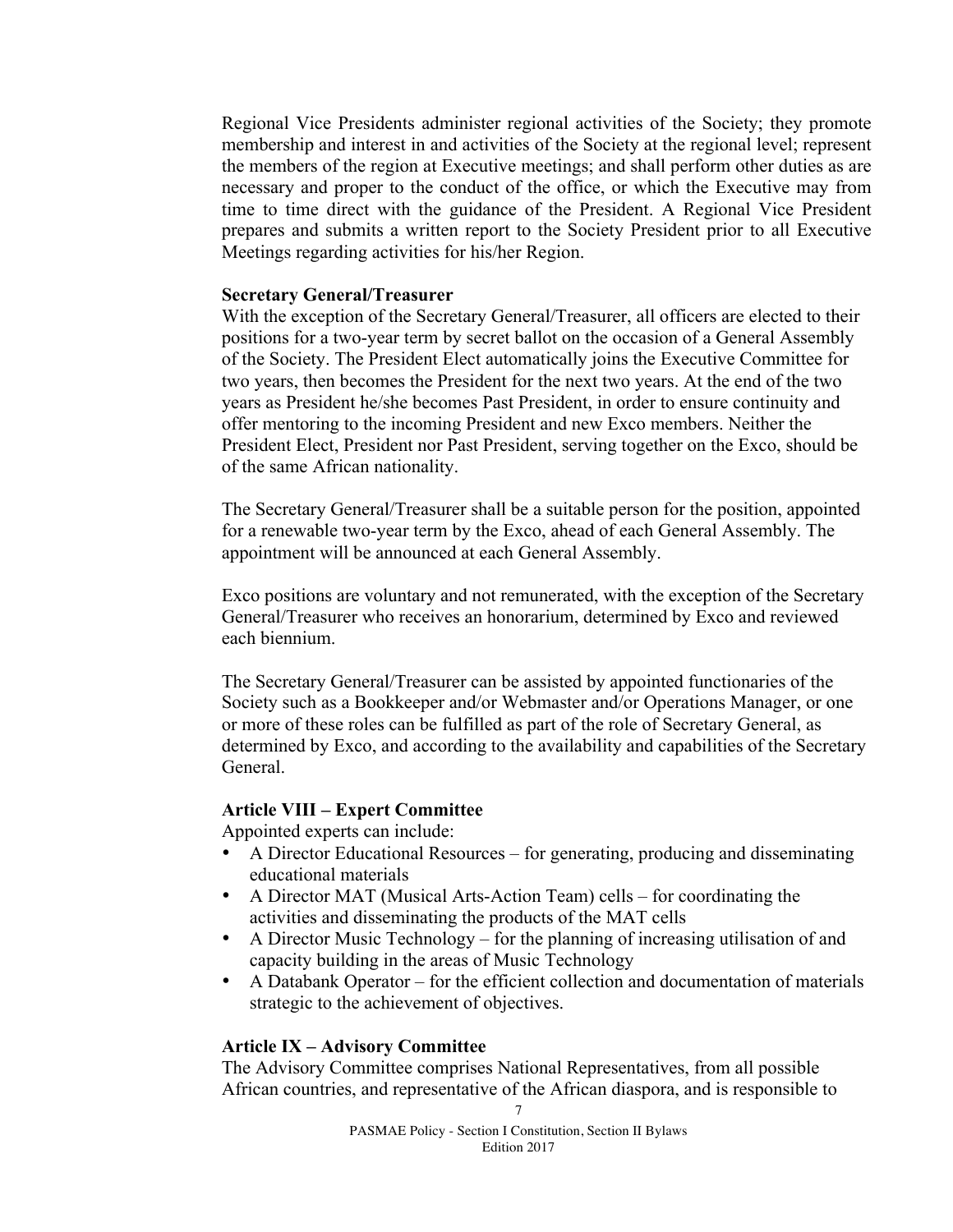Exco for promoting the image, status and aims of PASMAE and for coordinating PASMAE objectives and activities in their respective countries.

#### **Article X – Conferences**

The Society's main biennial conferences shall be held in uneven numbered years, between the biennial ISME conferences in even numbered years. Conferences should move from country to country around the African continent, and especially not return to a city where a conference has previously been held unless all other options have been exhausted and no solution is found.

Additional sub-regional conferences may also be held, but scheduled so as not to conflict with ISME and PASMAE biennial conferences.

#### **Article XI – General Assembly**

Members shall be convened in a General Assembly at each biennial conference of the Society. Provisions governing meetings of the PASMAE General Assembly shall be specified in the Bylaws of the Society.

#### **Article XII – Elections**

The election and/or appointment of the members of the Exco and the functionaries of the Society are specified in the Bylaws of the Society.

#### **Article XIII – Affiliations**

Although the African-continental arm of ISME, the Society shall be free, on the recommendation of its Exco, and with the approval of its General Assembly, to affiliate with such other continental, regional and national organisations as may seem mutually beneficial. The Society shall also encourage national Musical Arts Education bodies in countries across the continent to affiliate to PASMAE.

## **Article XIV – Amendments**

Amendments to this Constitution may be adopted by a two-thirds majority of delegates casting votes, either on-line or in the General Assembly. The text of any amendment proposed by a member shall be accompanied by the name and signature of the proposing member and the name and signature of the seconding member, and shall be received by the Secretary General at least 30 days prior to the meeting of the General Assembly at which it is to be considered. The text of any proposed amendment to the Constitution to be considered at a meeting of the General Assembly shall be provided to each member of the Society by the Secretary General at least 21 days prior to the meeting.

#### **Article XV – Property**

Any property and possessions of the Society shall be deemed as being held in trust for the membership. Professional advice shall be sought as to the best way in which to utilise the Society's investments, so as to maximally achieve its objectives.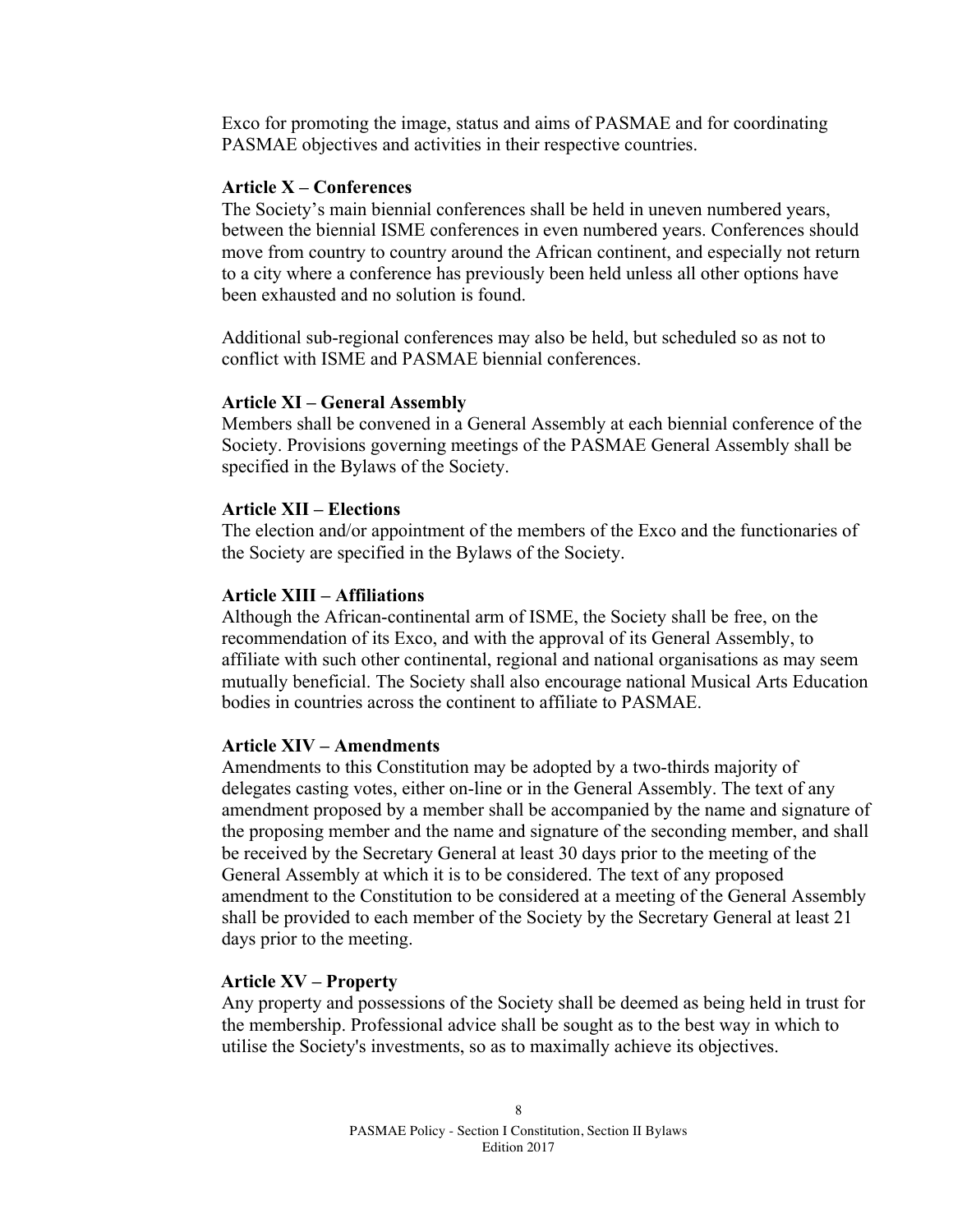As a volunteer organisation the Society may not give any of its money or property to its members of office bearers. The only time it can do this is when it pays for work that a member or office bearer has done for the Society. The payment must be preapproved as stipulated in the Bylaws and be a reasonable amount for the work that has been done.

Members or office bearers of the Society do not have rights over anything that belongs to the Society.

## **Article XV – Dissolution**

- 1. The dissolution of the Society may be pronounced only at a General Assembly specifically convened for that purpose. A two-thirds majority of the delegates casting votes shall be required to dissolve the Society.
- 2. Any assets remaining to the Society shall be disposed of by the General Assembly on the recommendation of the Exco. Such assets shall be given over to one or more non-profit organisations pursuing similar objectives as PASMAE. In no event may any portion of such assets be distributed among the members of the Society and/or its Exco.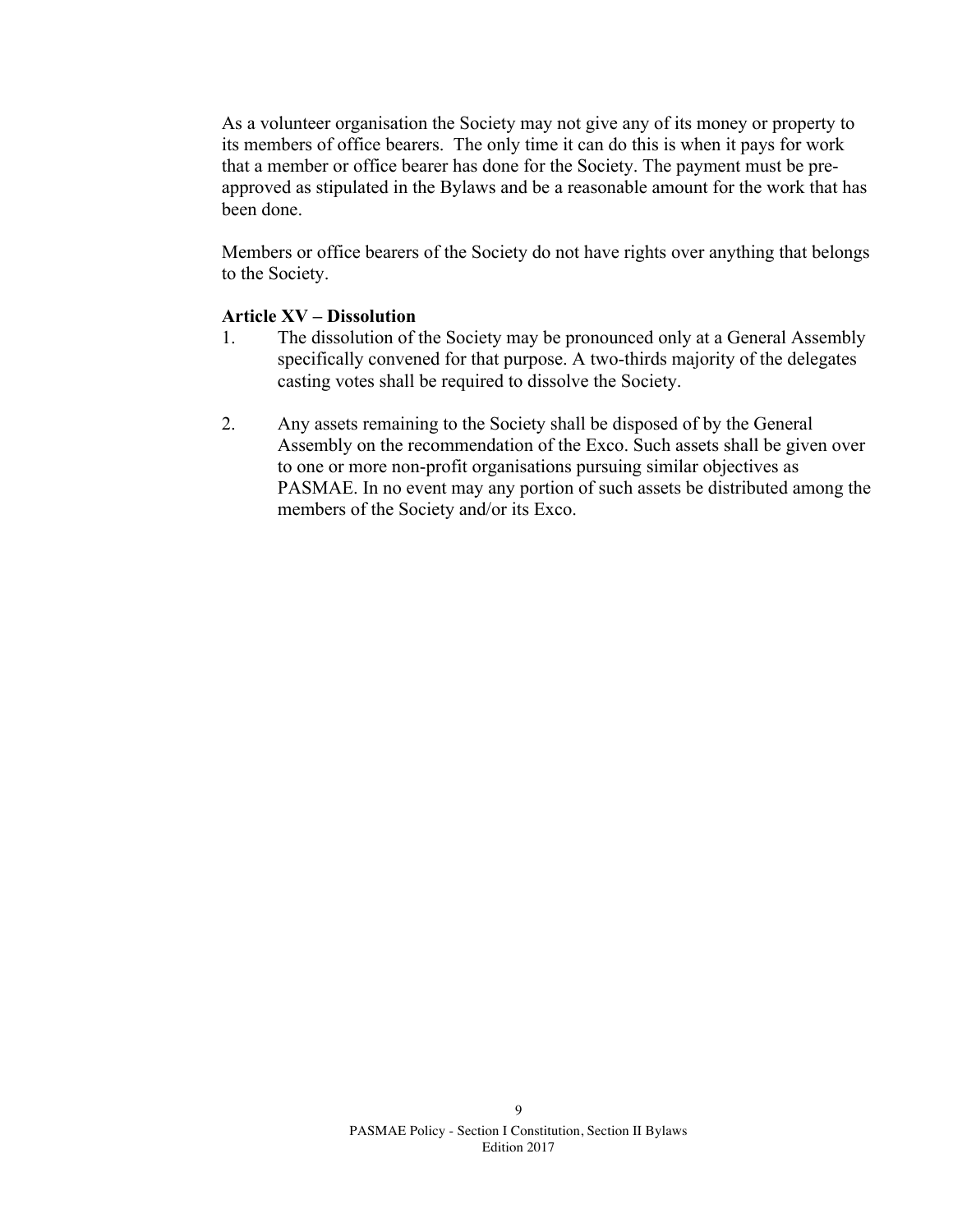## **II BYLAWS**

## **Bylaw I – Membership and Dues**

- 1. Membership in the Society shall require:
	- a. application to the Secretary General, as designated by Exco
	- b. payment of dues.

Categories of membership shall include but not be limited to:

- a. Honorary President
- b. Honorary Life
- c. Individual African Musical Arts educator/researcher/promoter, in Africa or elsewhere
- d. Library
- e. Institutional in Africa or elsewhere, concerned with education in African Musical Arts
- f. Organisational
- g. Patron.
- 2. The conditions, rights and privileges of the various categories of membership are specified by the Executive Committee (Exco) and changes need to be proposed and approved by a General Assembly.
- 3. Dues for the various categories of membership shall be fixed by the Exco within limits established by the General Assembly. Any increase in dues must be approved by the General Assembly.
- 4. Membership in the Society shall be for a two-year period. Renewals and new memberships shall be solicited ahead of main and sub-regional conferences. A joining fee, fixed by the Exco, will apply to first time members, starting from June 2018. Members renewing in time after this date will not pay the joining fee.
- 5. An individual or organisation may be solicited and appointed by the Exco to serve as the Society's reporter for any country or geographic area.

## **Bylaw II – General Assembly**

1. Members of the Society shall be notified of the time and place of each meeting of the General Assembly by the Secretary General at least 30 days prior to the meeting. Any member of the Society shall have the right to propose and second resolutions. The text of any resolution proposed by a member shall be accompanied by the name and signature of the proposing member and the name and signature of the seconding member. Each paid up member of the Society present shall be considered a voting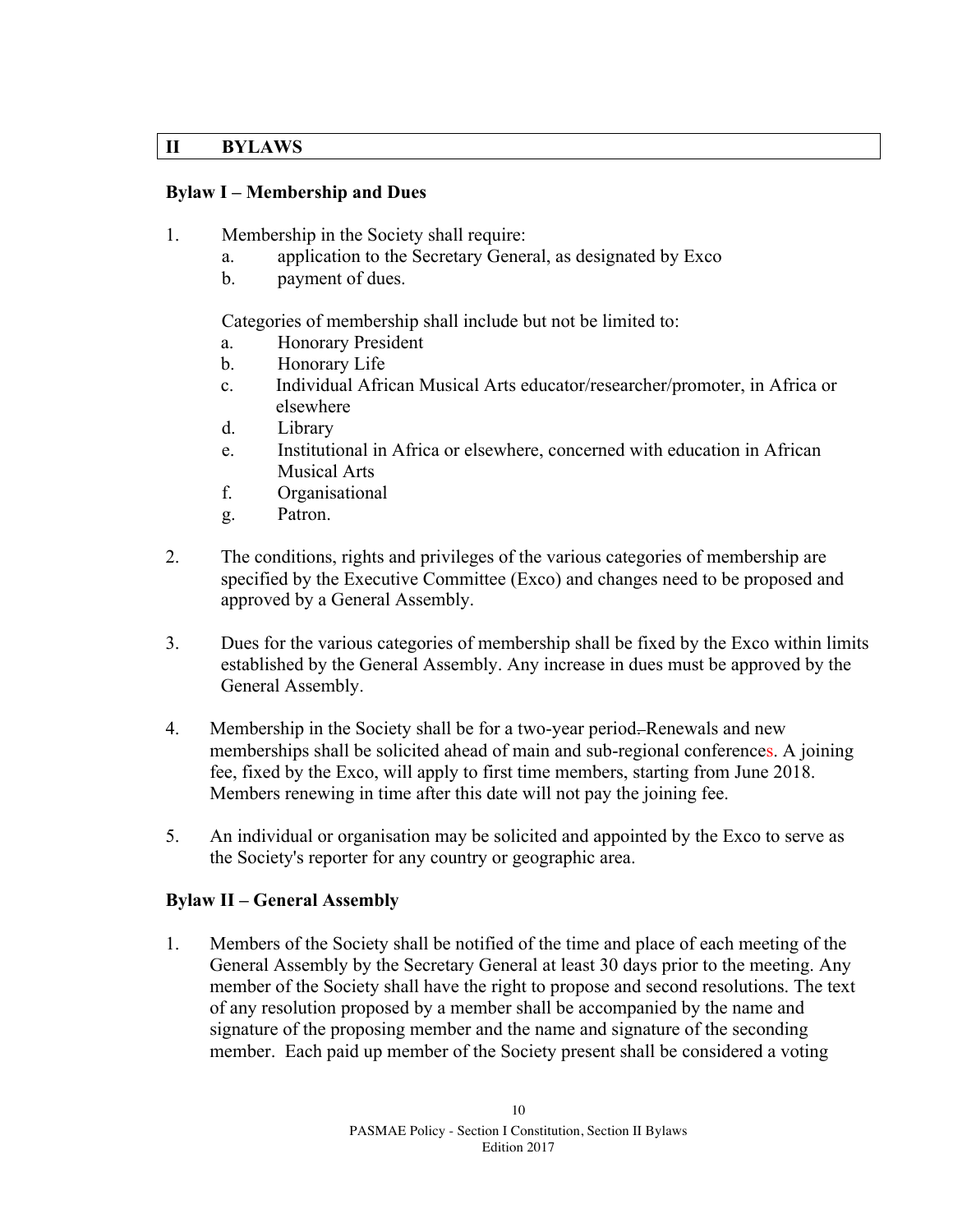member of the General Assembly, supplemented by electronic votes from members unable to attend.

- 2. The agenda for an ordinary session of the General Assembly shall include, but not be limited to, the following:
	- a. Executive Reports:

A biennial report by the President on behalf of the Exco on the activities of the Society

- a proposed plan for the next biennium by the President Elect
- a biennial audited financial report by the Treasurer
- a proposed budget for the forthcoming biennium by the Treasurer (necessary expenditures of Society funds authorised by the Exco until the General Assembly has approved a budget for the biennium)
- b. Biennial reports by any Special Committees, Study Groups or Commissions as requested by the Secretary General
- c. The establishment of limits for dues for the various categories of membership
- d. The election of new Exco members and National/Regional Representatives of the Exco, plus the appointment of functionaries such as an auditor for the forthcoming biennium
- e. An announcement of the date and place of the next meeting of the General Assembly.
- 3. Voting shall be by secret ballot taken on any issue at the request of at least one Voting Delegate.
- 4. Unless otherwise specified in these Bylaws, all actions by the General Assembly, supplemented by on-line voting, shall require a simple majority of the votes cast.
- 5. The President chairs the meeting of the General Assembly or can appoint a presiding officer if he or she so wishes. In the event of a parity of votes the vote of the presiding officer/President shall be decisive.
- 6. Issues concerning rules of order or procedure pertaining to meetings of the General Assembly and/or the Exco shall be informed by Robert's Rules and decided by the President and Secretary General.

# **Bylaw III – Officers**

1. The officers of the Society, who comprise the Executive Committee, shall be the Honorary President (where relevant), ex officio President Past President President Elect Vice Presidents (minimum three, maximum five) Secretary General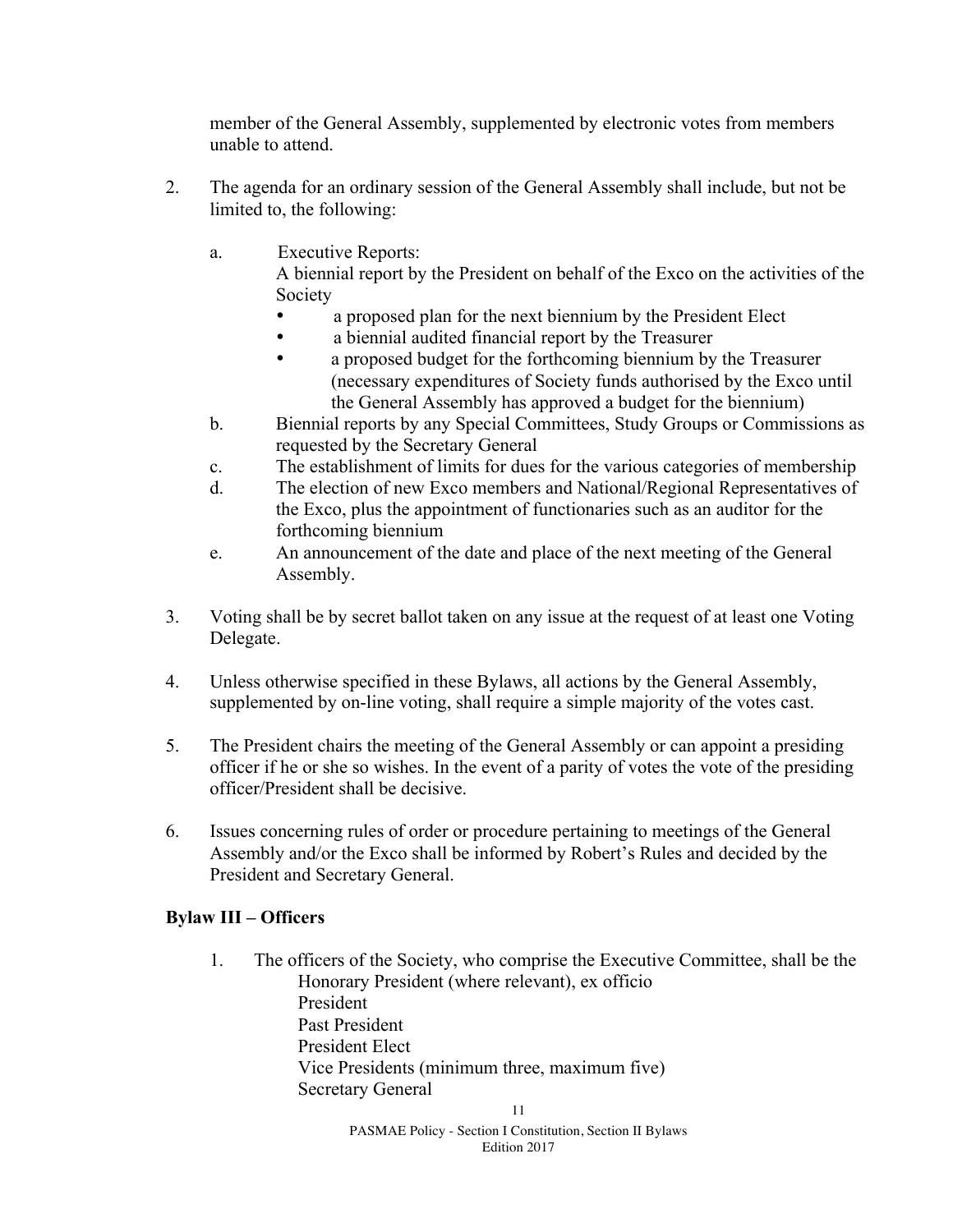### Treasurer

Secretary General and Treasurer may be individual or joint appointments, at the discretion of Executive and dependent on the expertise of the Secretary General.

- 2. The President shall be the official representative of the Society. The President shall direct and supervise the activities of the Society and consult regularly with the officers. In the event of the absence of the President his or her duties shall be assumed by the President Elect or the Past President, in that order.
- 3. The Exco shall be responsible for the funds of the Society, approving or rejecting proposals from the Secretary General/Treasurer, which shall be disbursed upon signatures of at least two Exco members.
- 4. In the event of the temporary incapacity of any officer the Exco may, on the nomination of the President, designate a substitute to serve until the incapacity no longer exists. Any officer proving not active, and not communicating for a period of three months, shall be substituted**.**

## **Bylaw IV – Meetings**

- 1. Minutes of all Exco meetings and general assemblies must be taken, must be kept safely and must always be available for members to consult. This is the responsibility of the Secretary General**.**
- 2. At least three members of Exco must participate in any given Exco meeting, including either the President or the Secretary General. In addition to electronic voters, at least fifty percent (50%) of members present at any biennial conference must attend a General Assembly in order to constitute a quorum.
- 3. Only Exco members present at physical or virtual meetings of the Exco shall have the right to vote. Voting electronically is permitted, as directed by the President, and to be carried out by the Secretary General. A record of electronic voting, held between physical meetings (online or by email), must be kept and included in forthcoming minutes as an appendix to the minutes.
- 4. Decisions taken at an Exco meeting stand for at least two subsequent Exco meetings before they may be revoked**.**

## **Bylaw V – Administration**

- 1. The Exco can appoint additional administrative personnel or can authorise the Secretary General to do so.
- 2. **The duties of the Secretary General shall be to:** 
	- a. conduct the daily business of the Society within the framework of the resolutions of the General Assembly, according to instructions of the Exco, by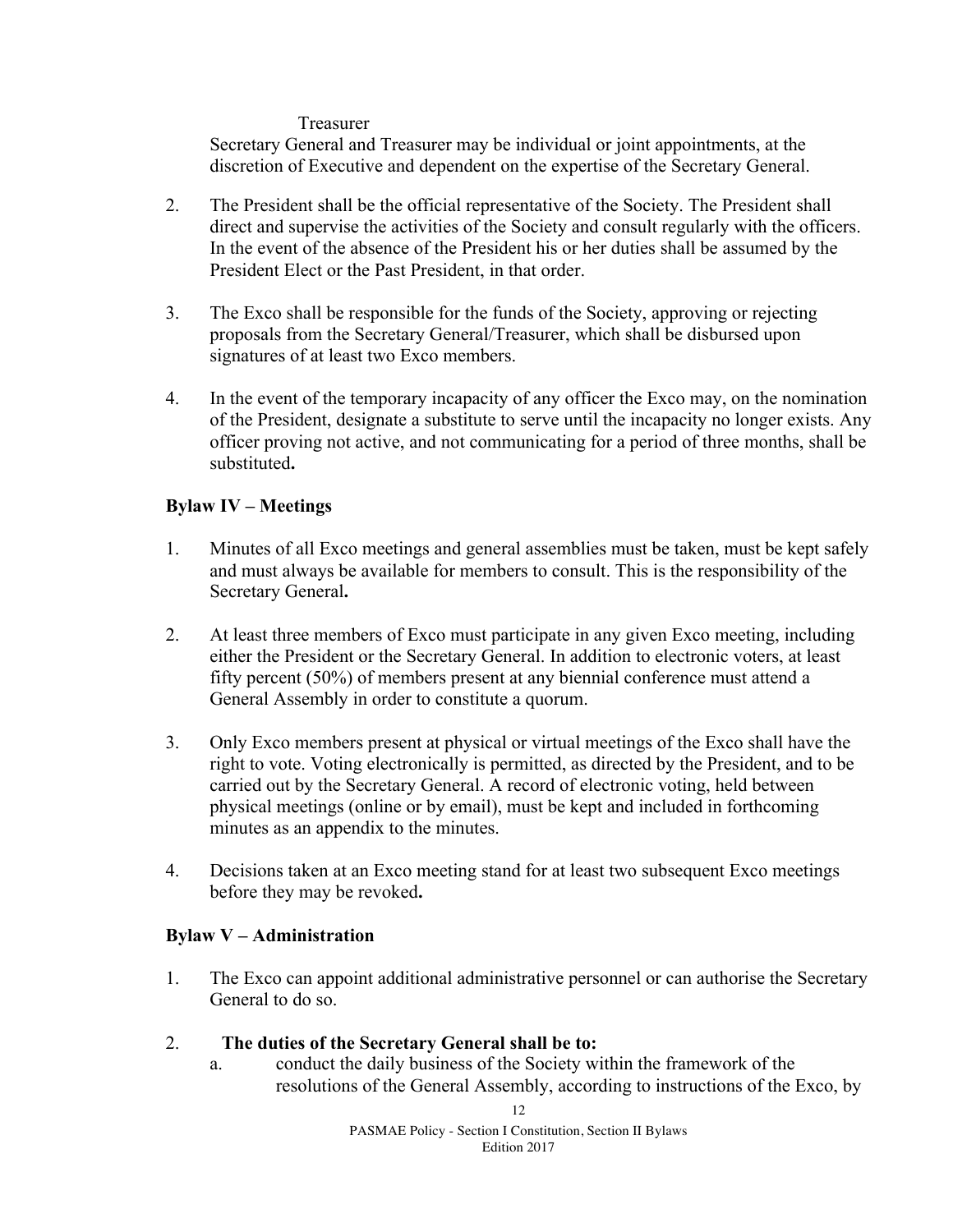- calling Exco meetings
- minuting meetings
- disseminating information to the members
- liaising with Regional Representatives
- managing voting processes
- overseeing general administration
- b. archive documents and publications for historical records and safekeeping
- c. maintain a database of members and interested/affected parties, assisted by appointed functionaries of the Society such as a Bookkeeper and/or Webmaster and/or Operations Manager
- d. oversee practical matters concerning conferences, on instruction from the Exco
- e. liaise with and disseminate information to members and all interested parties regularly, at least quarterly
- f. promote the Society throughout Africa.

## 3. **Treasurer duties shall be to:**

- a. chair a finance committee consisting of the Secretary General and one other person, with the President ex officio
- b. prepare and report on finances at regular intervals, but at least twice per annum
- c. propose expenditure and dues to the Exco
- d. work with the appointed auditor.

Three of the Exco should be signatories on the PASMAE bank account, with one required to sign for payments up to an amount fixed by the Exco. Above that amount, two signatures should be required. All payments must be authorised by the President, by email, and a record of these agreements be kept on file for auditing purposes. The three signatories on the PASMAE bank account should be the following: the President, the Secretary General and one other.

## **Bylaw VI – Elections**

- 1. The President Elect and other officers shall be elected by the members of the Society. Voting shall be conducted in a manner as provided for by the Exco, either electronically or at a conference, by secret written ballot. A call for nominations and necessary supporting information shall be distributed by the Secretary General prior to the close of voting to all members of record who are eligible to vote. The closing date for voting shall be designated by the Exco.
	- 2. At the expiration of his or her term the President shall succeed automatically to the office of Past President and the President Elect shall succeed automatically to the office of President.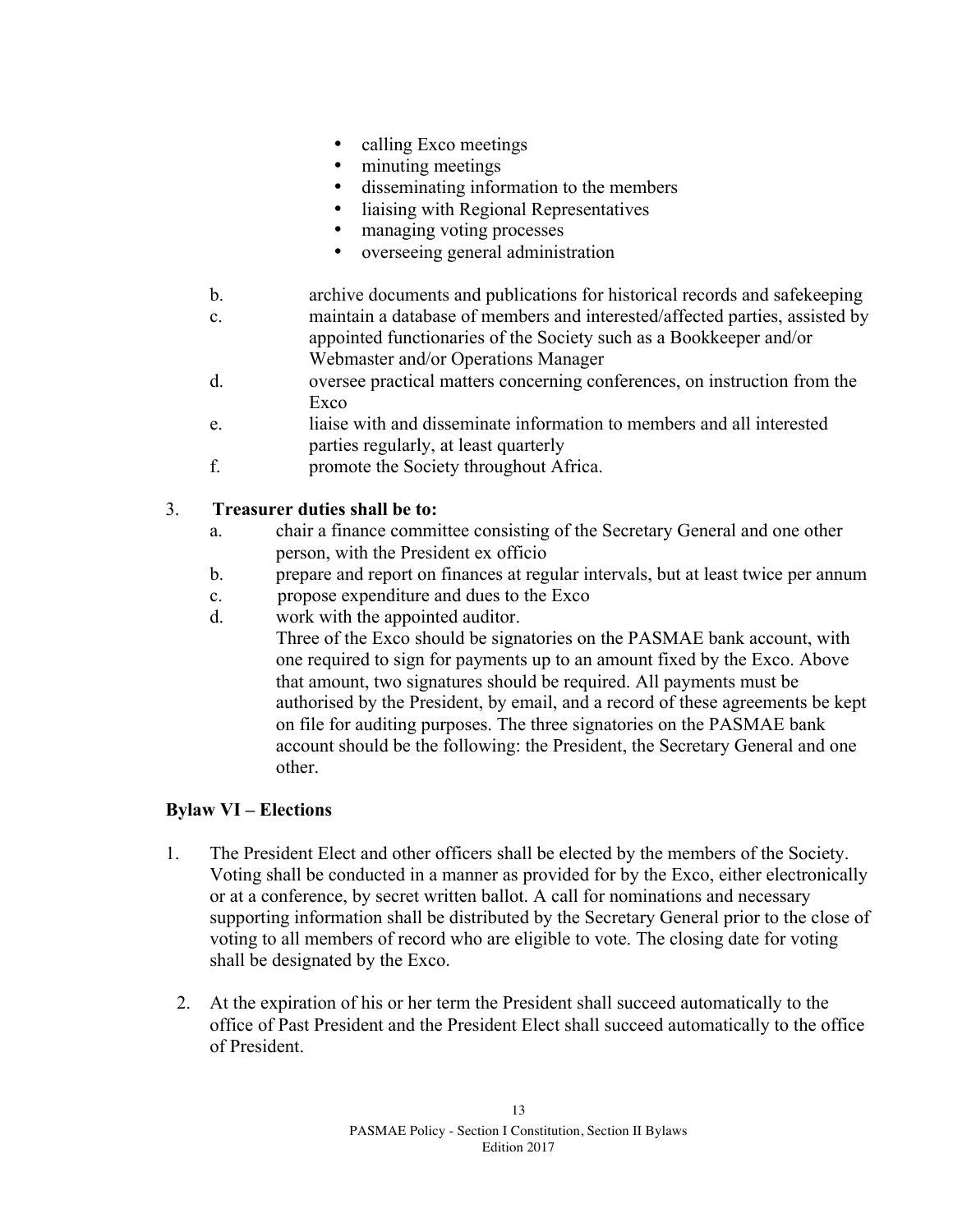- 3. Each officer shall serve a two-year term beginning at the conclusion of the General Assembly at which he or she is elected/appointed.
- 4. Officers may be re-elected for one additional term, after which they shall be ineligible for the same office for a two-year period.
- 5. No person may serve for more than one two-year term as President Elect, President or Past President. These three positions should be held by individuals from three different African countries.
- 6. The General Assembly may elect an Honorary President, who shall serve for life.
- 7. In the event of the death or resignation of the President, the President Elect shall succeed to the presidency and shall serve for the unexpired portion of the term of the President. If the unexpired portion of the term is more than one year, the President Elect shall serve the unexpired portion only and shall not then succeed to a full term as President. If the unexpired portion of the term is one year or less, the President Elect shall serve the unexpired portion and shall then succeed to a full term as President.
- 8. In the event of the death, resignation or succession to the presidency of the President Elect, the Exco shall select a person to fill that office and in due course that person shall succeed automatically to the office of President as prescribed in these Bylaws. If the death, resignation or succession to the presidency occurs before a slate of candidates for President Elect for the forthcoming biennium has been presented, the Exco shall be asked to nominate one candidate to assume office immediately as President Elect. If the death, resignation or succession to the presidency occurs after the candidates for President Elect for the forthcoming biennium have been determined, the President Elect shall be selected from among the candidates for that office.
- 9. In the event of the death or resignation of the Past President, the vacancy shall not be filled and the Exco shall designate one or more other members of the Exco to assume any responsibilities assigned to the Past President.
- 10. In the event of the death or resignation of any Exco member, the Exco may appoint an individual to serve in that capacity for the unexpired portion of the term.

## **Bylaw VII – Commissions, Councils and Committees**

Commissions, Councils and Committees may be established by the General Assembly on the recommendation of the Exco. No Commissions, Councils or Committees shall have access to any funds of the Society unless specifically authorised by the Exco.

## **Bylaw VIII – Languages**

The official languages of the Society shall be English and those languages appropriate to the venue of the conferences and seminars of the Society.